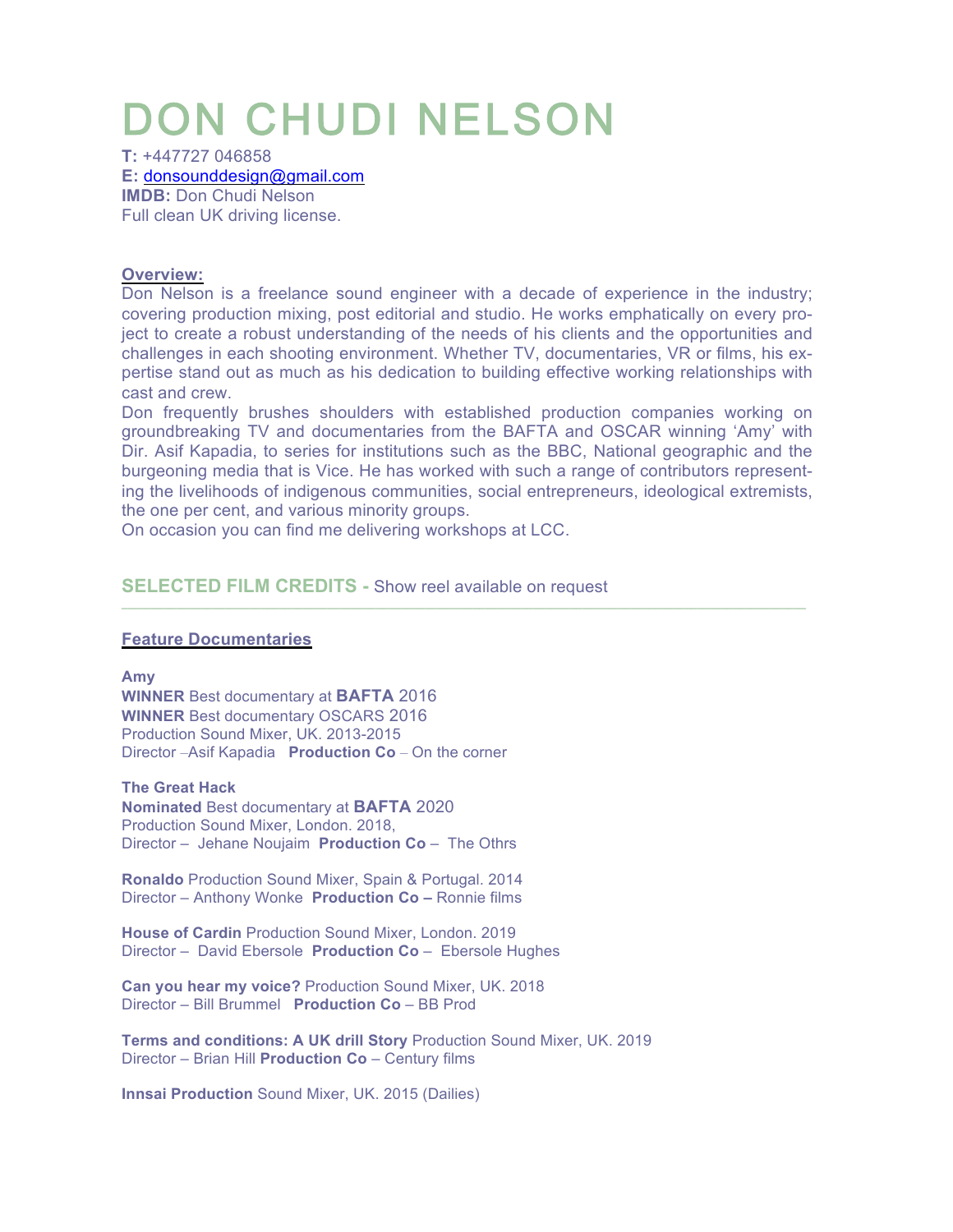Director – Hrund Gunnsteinsdottir **Production Co** – Klikk

**Refugee** Production Sound Mixer, UK. 2016 Director – Alexander J. Farrell **Production Co** – Beyond time Productions

**Nanabozhung Production** Sound Mixer, Canada. 2014 Director – Lia Williams/Guy Hibbert **Production Co** – Tilting

**Untitled A.F.R.O documentary** Production Sound Mixer, Norway/Sweden/Austria. 2015 Director – Poull Brien **Production Co** – Shingle

**One Million Squares (doc**) Production Sound Mixer, UK, 2013. Director – Ruth Grimberg **Client** – World Jewish Relief

#### **Television:**

**The Unwanted: The secret Windrush files** Production Sound Mixer, UK. 2019 Director – James Ross **Production Co** – Uplands TV

**Alt History** Production Sound Mixer, UK. 2019 Director – Nia Cambell **Production Co** – Uplands TV

**Big Narstie** Production Sound Mixer, UK. 2019 Director – Leo Mcrea **Production Co** – BBC Studios Digital

**Power Trip** Production Sound Mixer, UK. 2019 Director – Matt Hames **Production Co** – Alpheus Media

**Franco** Production Sound Mixer, UK. 2018 Director – Richard Mullane **Production Co** – Velocity Content

**Explorer- Bernie Sanders** Production Sound Mixer, UK. 2017 Director – JJ Kelley **Production Co** – Nat Geo

**Mums Make Porn** Production Sound Mixer, UK. 2019 Director – Coco Maclehose **Production Co** – Firecracker

**Louis Theroux (TV)** Production Sound Mixer, UK.,2016 Director –Jamie Pickup **Production Co** – BBC documentaries

**Explorer – Meteorite Hunters** - Production Sound Mixer, UK. 2017 Director – **Darcy Dennett Production Co** – Nat Geo

**Explorer - Light riders** - Production Sound Mixer, UK. 2017 Director – JJ Kelley **Production Co** – Nat Geo

**The Document** Production Sound Mixer, UK. 2016 (Dailies) Director – JJ Kelley **Production Co** – Nat Geo

**Sex Testers (TV)** Production Sound Mixer, UK. 2017 Director – Alice Bowden **Production Co** – Firecracker

**Peoples History of LGBT (Series doc)** Production Sound Mixer, UK. 2017 Director – James Giles **Production Co** – 7<sup>th</sup> Wonder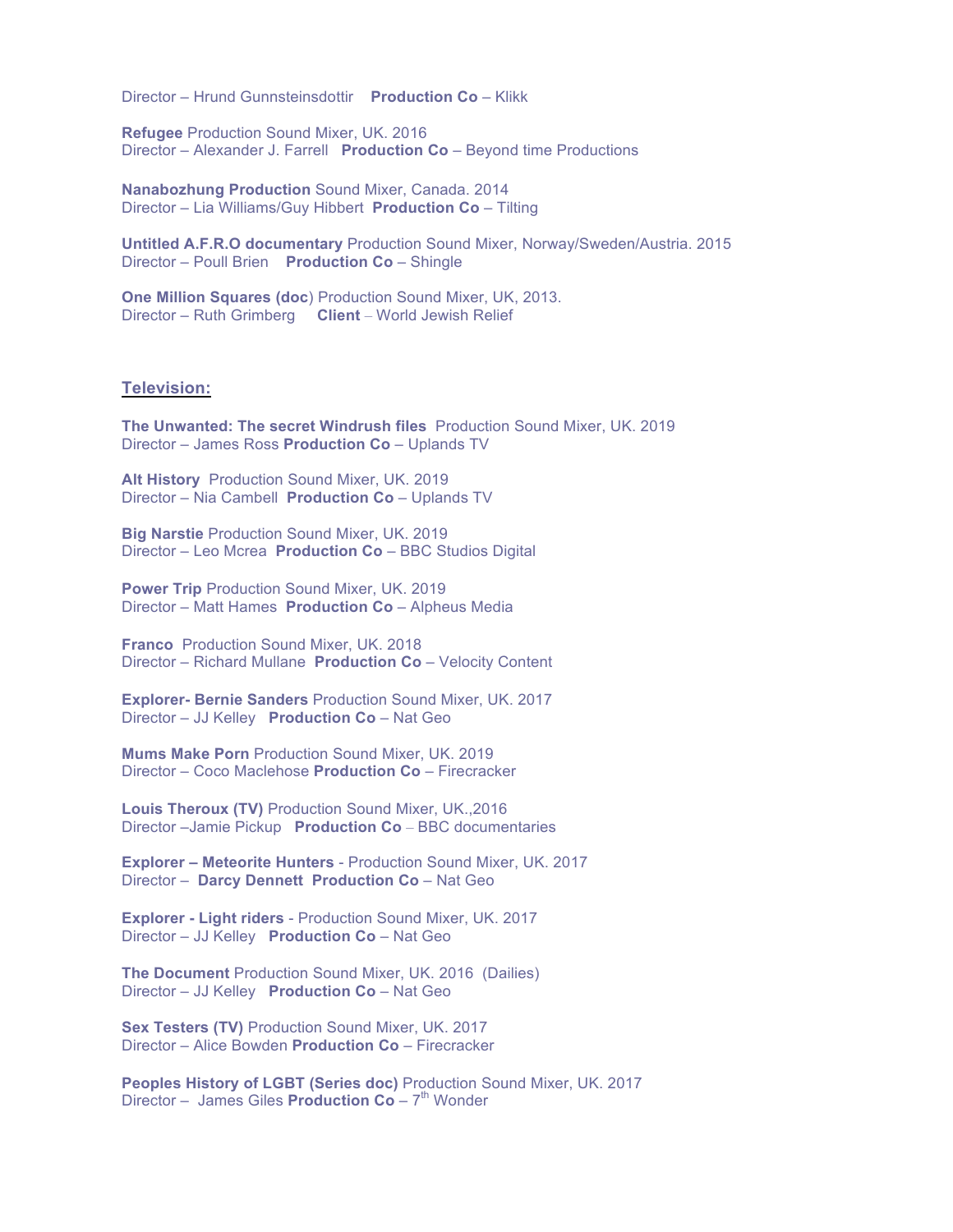**Ancient Aliens** Production Sound Mixer, UK. 2017 Director – Scott Rettberg **Production Co** – Prometheus

**History of Women's football(Doc)** Production Sound Mixer, UK. 2017 Director – Kelly Close **Production Co** – Lambent

**Needles and Pins (Series doc)** Production Sound Mixer, UK. 2016 Director – Nick Walters **Production Co** – Vice

**Dr in the house (Series doc)** Production Sound Mixer, UK. 2016 Director – Barney Snow **Production Co** – Studio Lambert

**Peoples History of Pop (Series doc)** Production Sound Mixer, UK. 2016 Director – Zoe Jewell **Production Co** – 7<sup>th</sup> Wonder

**Hate thy Neighbor (Series doc)** Production Sound Mixer, UK. 2016 Director – **Production Co** – Vice

**Weediquette (Series doc)** Production Sound Mixer, UK. 2016 Director – Nick Carew **Production Co** – Vice

**A Killing in my Family (TV)** Production Sound Mixer, UK. 2016 Director – Kirsty Cunningham **Production Co** – Dragonfly

**Naked Attraction (TV)** Production Sound Mixer, UK.,2016 Director –Anthony Pyke **Production Co** – Studio Lambert

**Calling Blighty (TV doc)** Production Sound Mixer, UK. 2015 Director – Paul Berczeller **Production Co** – Oxford Scientific

**The Billion Pound Flower Market (TV doc)** Production Sound Mixer, UK. 2016 Director – Ken Kirby **Production Co** – Films of Record Productions

**Bare Kuckle fight club (TV doc)** Production Sound Mixer, UK. 2015 Director – Ed Perkins **Production Co** – Lightbox Media

**Normal for Norfolk (TV doc**) Production Sound Mixer, UK. 2015 Director – **Sam Emmery Production Co** – Boundless

**Family Saga (TV doc**) Production Sound Mixer, UK. 2015 Director – **Joe Bullman Production Co** – BBC documentaries

**The Wonderful World of Gordon Watson (TV doc**) Production Sound Mixer, UK. 2015 Director – **Barney Snow Production Co** – BBC documentaries

**Hive Alive (TV Doc)** Production Sound Mixer, UK. 2014 Director – **Joanne Stevens Production Co** – Impossible Pictures/factual

**Kevin's Supersized Salvage (TV Doc**) Production Sound Mixer, UK. Director – Russell England **Production Co** – Arrow Media

**BC One finals (doc)** Production Sound Mixer, UK. Director – Shan Phearon **Production Co** – Redbull Media House.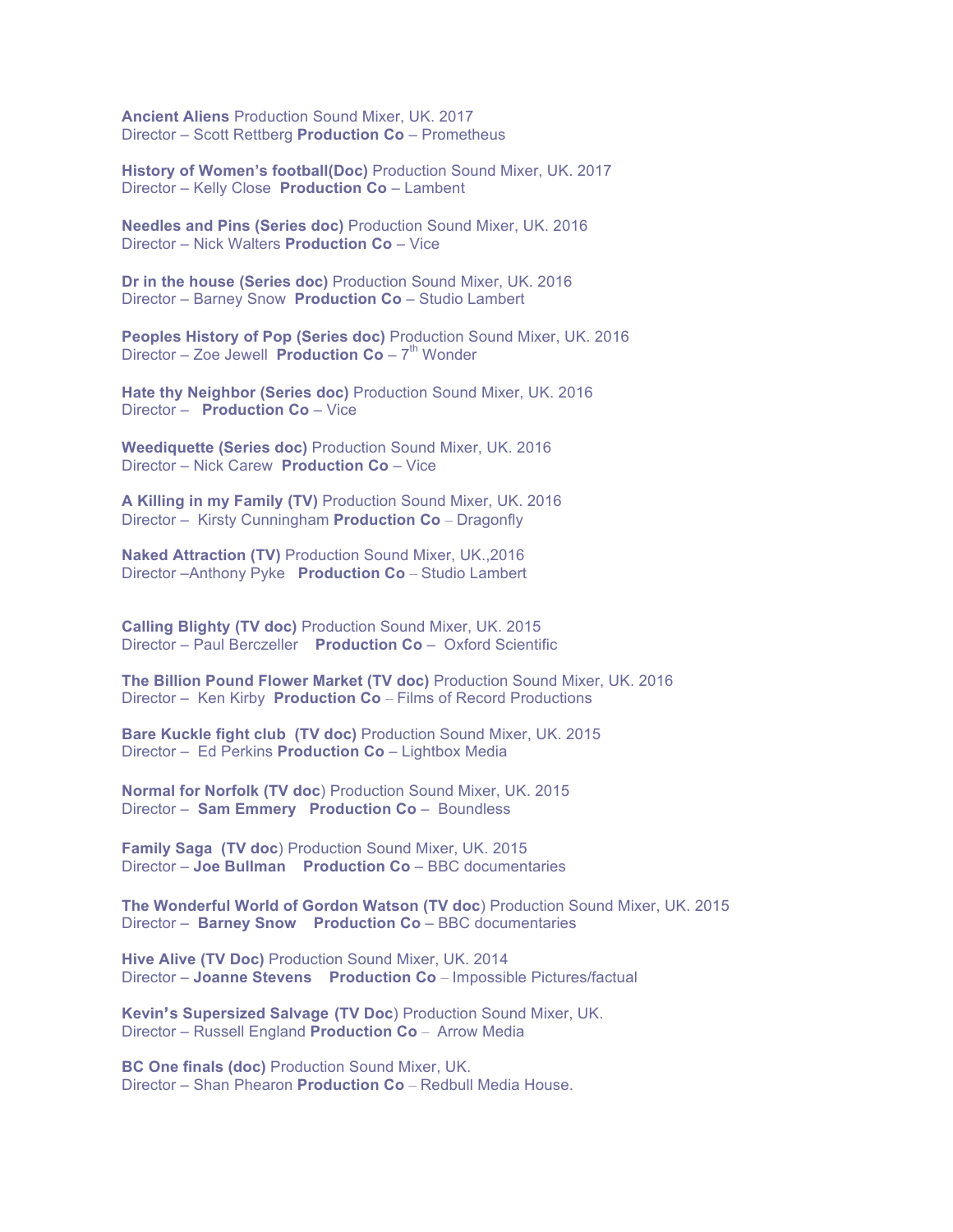**Fashion One Correspondent (TV)** Production Sound Mixer, UK, 2013. Director – Maurizio Von Trapp **Production Co** – Fashion One

**Dining with style (TV)** Production Sound Mixer, UK, 2014. Director – Maurizio Von Trapp **Production Co –** Fashion One

**'A Touch of Cloth' (TV)** Sound Assistant (Dailies), UK, 2013. Sound Mixer – Ronald Bailey Director – Jim O Hanlon **Production Co** – Zeppotron (An Endemol company)

**'Lehiyot Ita' (TV)** Production Sound Mixer, UK & Israel, Director – Oded Raskin **Production Co** – Kuperman

**Ben Heine (doc)** Production Sound Mixer, Belgium, 2012. Director – Davide Gentile **Production Co** – Indie

**In Love with Dickens (TV)** Production Sound Mixer, UK, 2012 Director - Joe Stephenson **Production Co**– Be Good

#### **VR Films**

**Paul McCartney behind the music** Production Sound Mixer, UK.2016 Director – Tony Kaye **Production Co –** Vision 3

**'Lloyds of London'** Production Sound Mixer, UK. 2018 Director – Steye Hallema **Client –** Jaunt/Ozurdex

**My Africa** - Production Sound Mixer, UK. 2017 Director – Dave Allen **Production Co** – Passion Planet

**Gucci VR** Production Sound Mixer, UK. 2017 Director – David Hay **Production Co –** Framestore

**Americas Cup Land Rover VR** Production Sound Mixer, UK. 2017 Director - Will Ingham **Production Co –** Wing

**Hellman's Commercial** Production Sound Mixer, UK. 2016 Director – Steye Hallema **Client –** Jaunt

**Avicii Coca Cola** Production Sound Mixer, Ibiza/Tuscany.2016 Director – Steye Hallema **Client –** Vision 3

**'Through my Eyes'** Production Sound Mixer, UK. 2016 Director – Steye Hallema **Client –** Jaunt/Ozurdex

**'Lloyds of London'** Production Sound Mixer, UK. 2018 Director – Steye Hallema **Client –** Jaunt/Ozurdex

#### **Commercials/Corporate/Promo:**

**Signkid** Production Sound Mixer, UK. 2018 Director – Maleena Pone **Production Co –** Lad Bible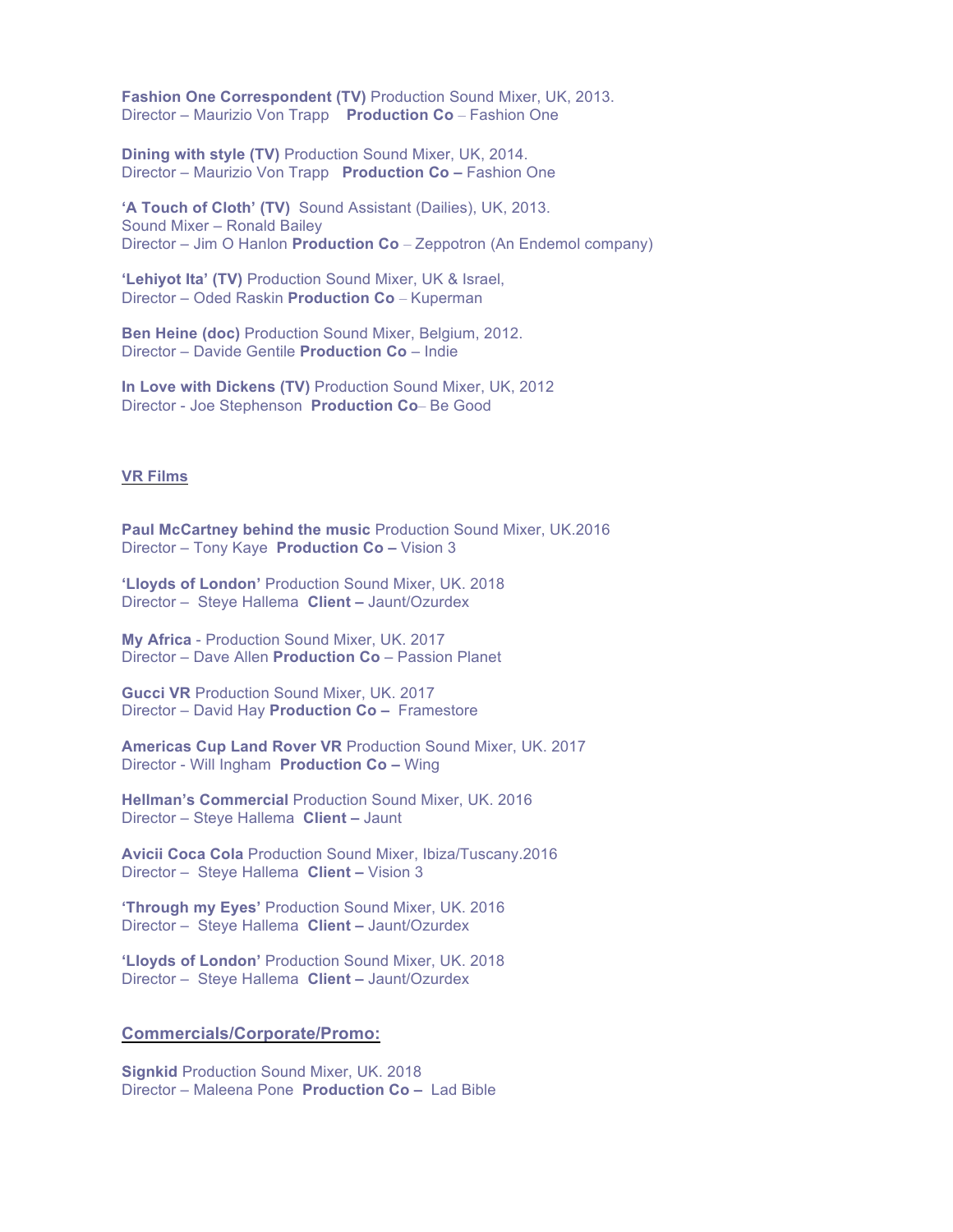**Oreo Football** Production Sound Mixer, UK. 2017 Director – Daniel Lumb/Crinan Campbell **Production Co –** Gravity Road

**John Cleese PPI Commercial** Production Sound Mixer, UK. 2017 Director – Jon Fairey **Client –** PPI

**Head and Shoulders Commercial** Production Sound Mixer, UK.2016 Director – Dee Meaden **Production Co –** Saatchi and Saatchi

**Sir Trevor McDonald Vision Express Commercial** Production Sound Mixer, UK.2015 Director – Ed Perkins **Production Co –** Lightbox media

**BBC Current Affairs Commercial.** Production Sound Mixer, UK. 2014 Director –Asif Kapadia **Production Co** – Red Bee Media

**Nationwide Poetry.** Production Sound Mixer, UK. **Director** – Jon E Price **Production Co** – VCCP

**Standard Operating procedure ft. Mos Def** (Viral) Production Sound Mixer, UK. **Director** – Asif Kapadia **Production Co** – Lexington Films Ltd.

**Nike fitness Phone App with Jessie J.** Production Sound Mixer, UK. **Production Co** – Bobby Kopp

Mission Wraps **Commercial** Production Sound Mixer **(2nd Unit)**, UK. **Director** – **Trevor** Robinson **Production Co** – Quiet Storm

**Noisettes / Naomi Campbell Interview.** Production Sound Mixer, UK. **Production Co** – OutNet

Lucozade Commercial. EPK Production Sound Mixer, UK. **Directors** – Warren Du Preez and Nick Thorton Jones **Client** – GSK **Production Co** – Stink TV

**Qantas Airline Corporate.** Production Sound Mixer, UK. Director – Barney Edwards **Production Co** – Therapy

**Music Video "Supercool" The Bullitts,** starring *Rosario Dawson* Production Sound Mixer, UK **Director** – Jeymes Samuel

#### **Feature films:**

**Scopia Effect.**  Production Sound Mixer, UK. Director – Christopher Butler **Production Co**– Flynn film Company

**Stud life.**  Production Sound Mixer (Dailies), UK. Director – Campbell X **Production Co**– New Lime republic

**Honey Comb Lodge** Sound Mixer (Dailies), UK. Director – Lesley Manning **Production Co** – Honeycomb lodge Ltd.

**Hunting 4 Hubbies.** Production Sound Mixer, UK. Director – Yinka Idowu **Production Co** – Rex Vision Media

#### **Clean Skin**